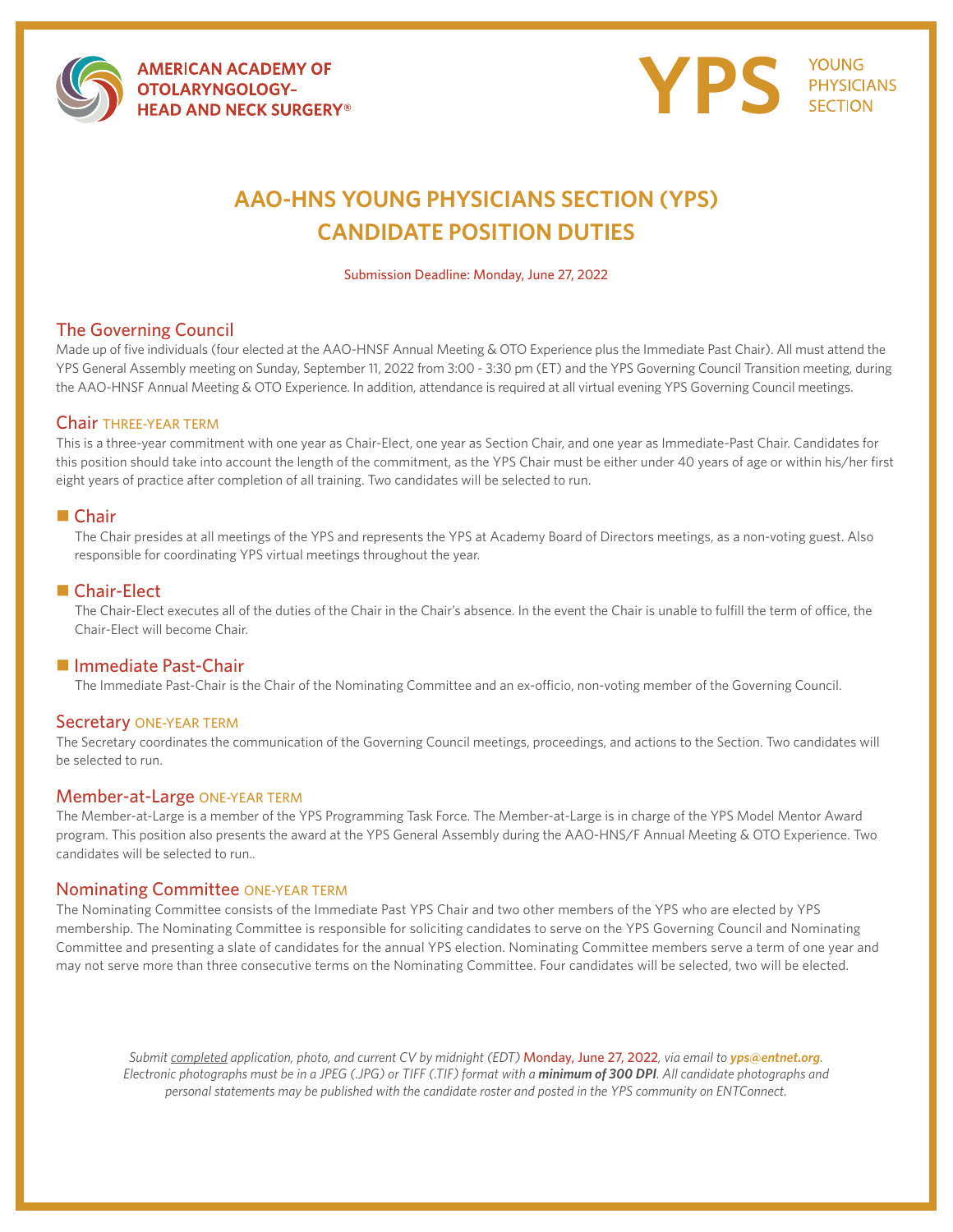

**AMERICAN ACADEMY OF OTOLARYNGOLOGY-HEAD AND NECK SURGERY®** 



## **AAO-HNS YOUNG PHYSICIANS SECTION (YPS) CANDIDATE APPLICATION FORM**

Submit completed application, photo, and current CV by midnight (EDT) Monday, June 27, 2022, via email to **yps@entnet.org**. Electronic photographs must be in a JPEG (.JPG) or TIFF (.TIF) formatwith a minimum of **300 DPI**. All candidate photographs and personal statements may be published with the candidate roster and posted in the YPS community on ENTConnect.

#### **ELECTED OFFICES (SELECT ONLY ONE):**

Chair-Elect: three-year commitment—one year as chair-elect, one year as chair; & one year as immediate-past chair

Secretary: one-year commitment

Member-at-Large: one-year commitment

Nominating Committee: one-year commitment, two positions available

*Please complete all fields.* 

| Candidate Full Name:           |
|--------------------------------|
| Position Applying for:         |
| Email:                         |
| Cell Phone:                    |
| Academic/Practice Address:     |
| Academic/Practice Affiliation: |
|                                |

Why are you interested in the YPS position? What do you hope to accomplish in this role? *(250 words)*